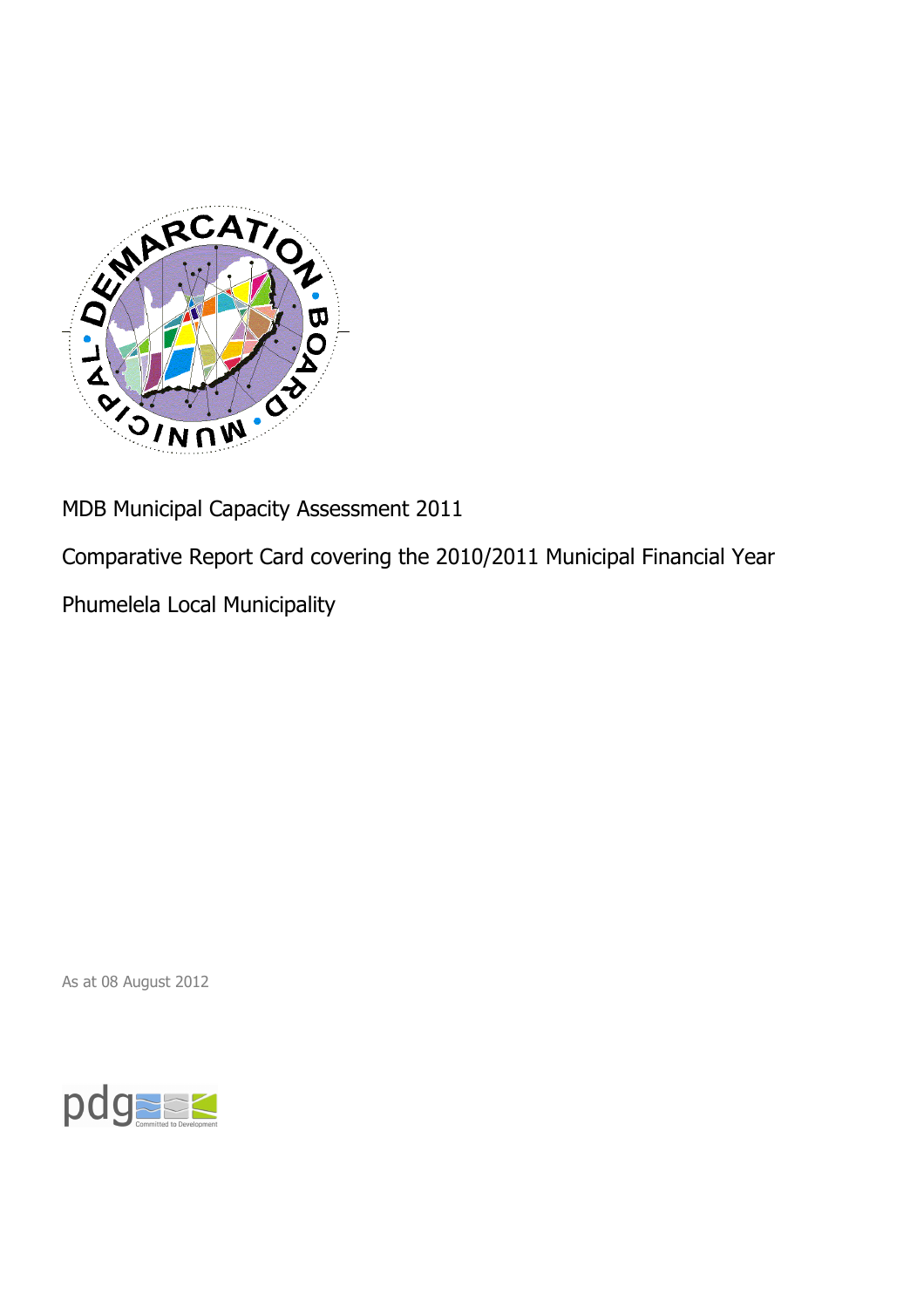## Section 1: General Information

| Name of Municipality:      | Phumelela Local Municipality |
|----------------------------|------------------------------|
| MDB Code:                  | <b>FS195</b>                 |
| Name of Municipal Manager: | T.M. Moremi                  |
| Address:                   | Private Bag X5, VREDE, 9835  |
| Telephone Number:          | $(058)$ 913 8314             |
| Email Address:             | lhmtembu@yahoo.com           |
| Website Address:           |                              |

## **Introduction**

The MDB's Municipal Capacity Assessments 2011 aims to collect and analyse capacity information from all municipalities in the country. A key output of the assessments is the development and distribution of a Comparative Report Card to each municipality. This document represents Phumelela Local Municipality's Comparative Report Card and provides useful analytical comparisons of capacity between Phumelela Local Municipality and the average across all municipalities in the same municipal category.

For the purposes of Capacity Assessments, municipalities are divided into the following 7 categories which are essentially sub-categories of the A, B and C categories identified in the constitution:

- A: Metros (8 municipalities)
- B1: Secondary cities: the local municipalities with the largest budgets (19 municipalities)
- B2: Local municipalities with a large town as core (27 municipalities)
- B3: Local municipalities with small towns, with relatively small population and significant proportion of urban population but with no large town as core (110 municipalities)
- B4: Local municipalities which are mainly rural with communal tenure and with, at most, one or two small towns in their area (70 municipalities)
- C1: District municipalities which are not water services authorities (23 municipalities)
- C2: District municipalities which are water services authorities (21 municipalities)

It should be noted that the categorisations have been widely used by DCoG and National Treasury for analytical purposes. These categorisations primarily serve to illustrate the structure of local government and assess the impact of policy decisions.

Using this methodology, Phumelela is categorised as a Category B3 municipality. The average for this report card is calculated based on the data received from a total of 110 municipalities in this municipal category this year.

#### Reporting period and data sources

This Report Card covers the 2010/2011 Municipal Financial Year and largely relies on data from the following sources:

| Source                                                               | Year    | Custodian                   | Specific data used in this assessment                                     |
|----------------------------------------------------------------------|---------|-----------------------------|---------------------------------------------------------------------------|
| Completed MDB Municipal Capacity Assessment<br><b>Ouestionnaires</b> | 2010/11 | Municipalities directly     | All                                                                       |
| Local Government Budget and Expenditure<br>Database                  | 2010/11 | <b>National Treasury</b>    | Operating budget and expenditure<br>data (pre-audited as at 30 June 2012) |
| Blue Drop and Green Reports for Water Services<br>Authorities        | 2010/11 | Department of Water Affairs | Blue Drop and Green Scores                                                |
| <b>Community Survey</b>                                              | 2007    | Statistics South Africa     | Household and population figures<br>(contextual data)                     |

Much of the data reflected in this report is drawn from the municipality's own completed Capacity Assessments questionnaire. Should any data reported here appear to be incorrect please inform us by sending an email to [capacity@pdg.co.za](mailto:capacity@pdg.co.za). In your email specify the municipality's details, relevant question numbers in the questionnaire and the corrections to be made.

### Section 2: Contextual Information

|                        | Phumelela | Average for Category B3 |
|------------------------|-----------|-------------------------|
| Operating Expenditure: | No data   | R 137 758 817           |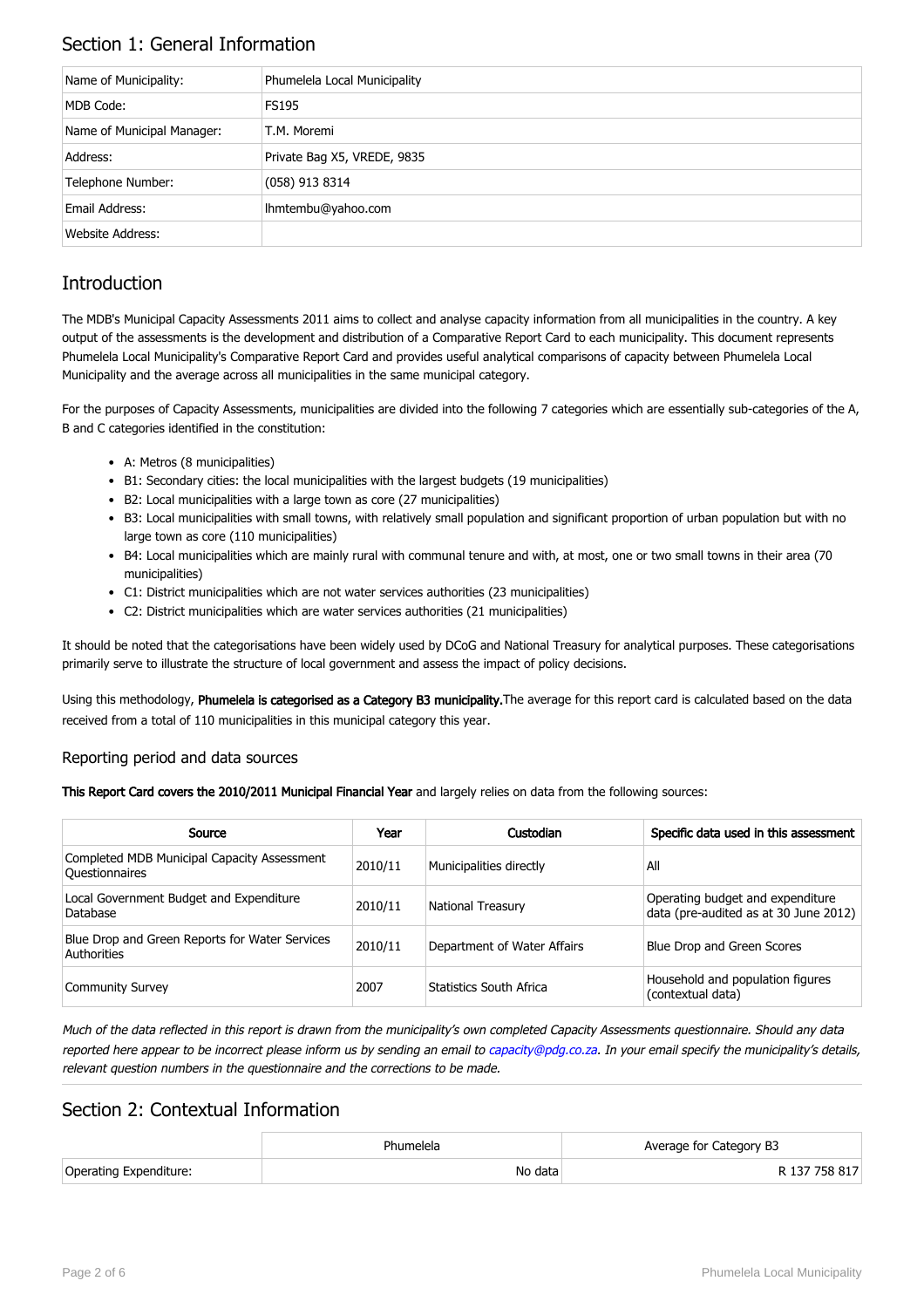# Section 3: Municipal Staffing

#### Section 3.1: Staff Employment

|                         | Phumelela |         | Average for<br>Category B3 |
|-------------------------|-----------|---------|----------------------------|
|                         | Number    | Percent | Percent                    |
| Posts vacant - Unfunded | No data   | No data | 12.9%                      |
| Posts vacant - Funded   | No data   | No data | 21.1%                      |
| Posts filled            | No data   | No data | 66.0%                      |
| <b>TOTAL</b>            | No data   | No data | 100.0%                     |



|                                                                  | Phumelela | Average for Category B3 |
|------------------------------------------------------------------|-----------|-------------------------|
| Total number of staff employed                                   | No data   | 269                     |
| Ratio of staff employed relative to total number of posts filled | No data   | 91.5%                   |

|                                                           | Phumelela | Average for Category B3 |
|-----------------------------------------------------------|-----------|-------------------------|
| Total number of posts in organogram                       | No data   | 353                     |
| Funded vacancies as percent of all posts in organogram    | No data   | 1 754.4%                |
| Funded vacancies as percent of filled posts in organogram | No data   | 28.0%                   |

#### Section 3.2: Staff Exits

|                                                           | Phumelela | Average for Category B3 |
|-----------------------------------------------------------|-----------|-------------------------|
| Total number of staff that left during the Financial Year | No data   | . 654                   |
| Percent of staff that left during the Financial Year      | No data   | 6.8%                    |

|                               |         | Phumelela |         |
|-------------------------------|---------|-----------|---------|
|                               | Number  | Percent   | Percent |
| <b>Dismissals</b>             | No data | No data   | 10.8%   |
| Resignations                  | No data | No data   | 23.9%   |
| Retirement                    | No data | No data   | 23.3%   |
| <b>Fnd of Contract Period</b> | No data | No data   | 11.6%   |
| Other                         | No data | No data   | 30.4%   |
| <b>TOTAL</b>                  | No data | No data   | 100.0%  |



#### Section 3.3: Section 57 Staffing

|                                                                                    | Phumelela | Average for Category B3 |
|------------------------------------------------------------------------------------|-----------|-------------------------|
| Percent of Section 57 posts filled                                                 | No data   | 74.0%                   |
| Percent of Section 57 posts vacant for more than three months<br>during MFY        | No data   | 27.8%                   |
| Percent of Section 57 Managers that have signed performance<br>agreements in place | No data   | 109.6%                  |
| Percent of Section 57 Managers that have signed employment<br>contracts in place   | No data   | 103.9%                  |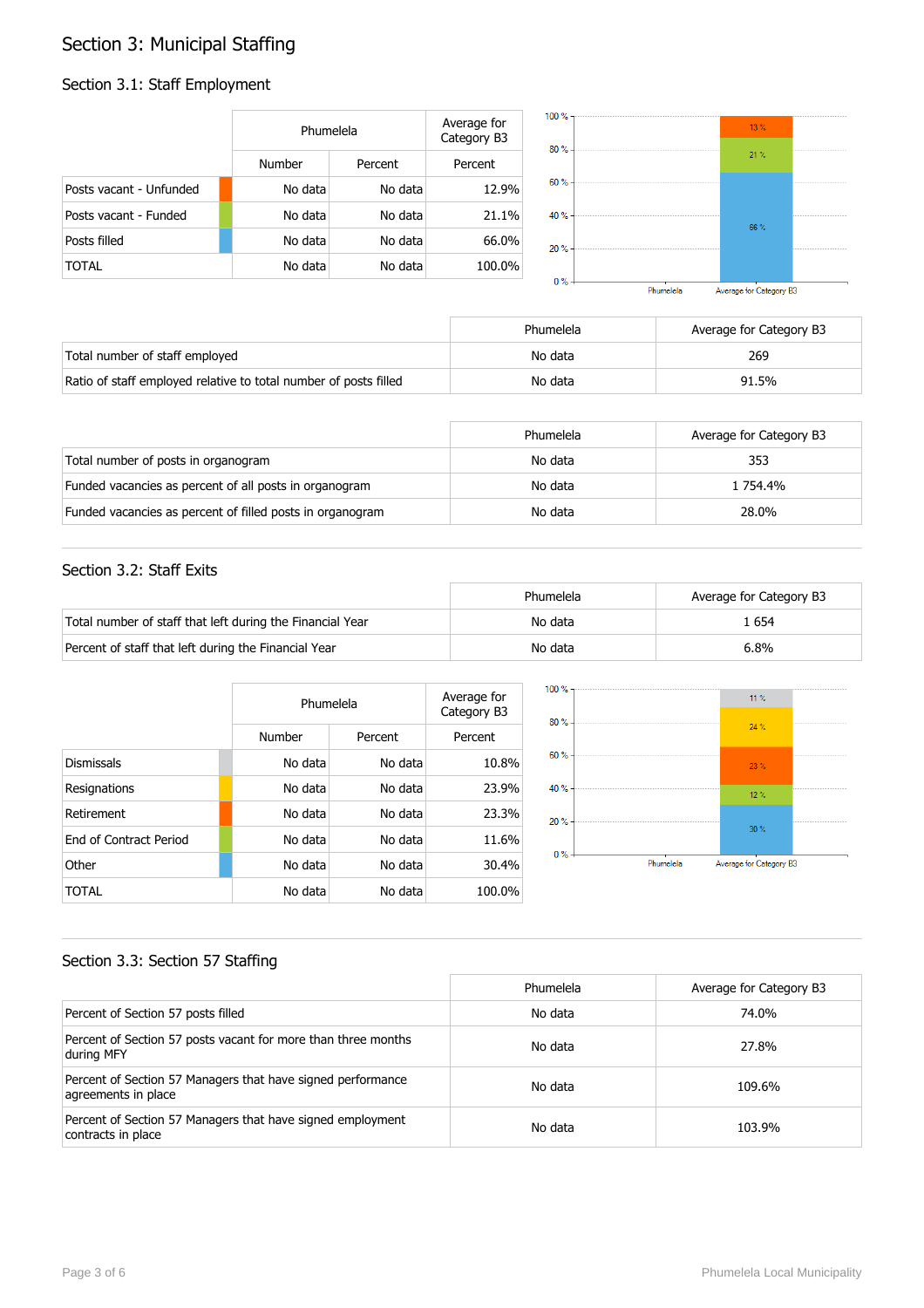#### Section 3.4: Section 57 Exits

|                                                                      | Phumelela | Average for Category B3 |
|----------------------------------------------------------------------|-----------|-------------------------|
| Total number of Section 57 staff that left during the Financial Year | No data   | 101                     |
| Percent of Section 57 Managers that left during the Financial Year   | No data   | 22.3%                   |

Section 57 Managers that left due to:

|                        | Phumelela |         | Average for<br>Category B3 |
|------------------------|-----------|---------|----------------------------|
|                        | Number    | Percent | Percent                    |
| <b>Dismissals</b>      | No data   | No data | 17.8%                      |
| Resignations           | No data   | No data | 37.6%                      |
| Retirement             | No data   | No data | 8.9%                       |
| End of Contract Period | No data   | No data | 20.8%                      |
| Other                  | No data   | No data | 14.9%                      |
| TOTAL                  | No data   | No data | 100.0%                     |



#### Section 3.5: Staffing Skills Profile

|                                                                                        | Phumelela | Average for Category B3 |
|----------------------------------------------------------------------------------------|-----------|-------------------------|
| Professional staff as percent of total staff *                                         | No data   | 4.2%                    |
| Number of staff: Registered Professional Engineers                                     | No data   | 42                      |
| Number of staff: Technologists                                                         | No data   | 29                      |
| Number of staff: Technicians                                                           | No data   | 282                     |
| Number of staff: Registered Planners                                                   | No data   | 48                      |
| Number of staff: Chartered Accountants                                                 | No data   | 9                       |
| Number of staff: Registered with the Institute of Municipal Finance<br><b>Officers</b> | No data   | 105                     |
| Number of staff: Professional staff                                                    | No data   | 1 0 0 9                 |
| Number of Registered engineers per 10 000 population                                   | No data   | 0.0683                  |
| Number of Technologists per 10 000 population                                          | No data   | 0.0471                  |
| Number of Technicians per 10 000 population                                            | No data   | 0.4584                  |
| Number of Registered planners per 10 000 population                                    | No data   | 0.0780                  |

\* Defined here as having at least an undergraduate degree from a University or a Technical University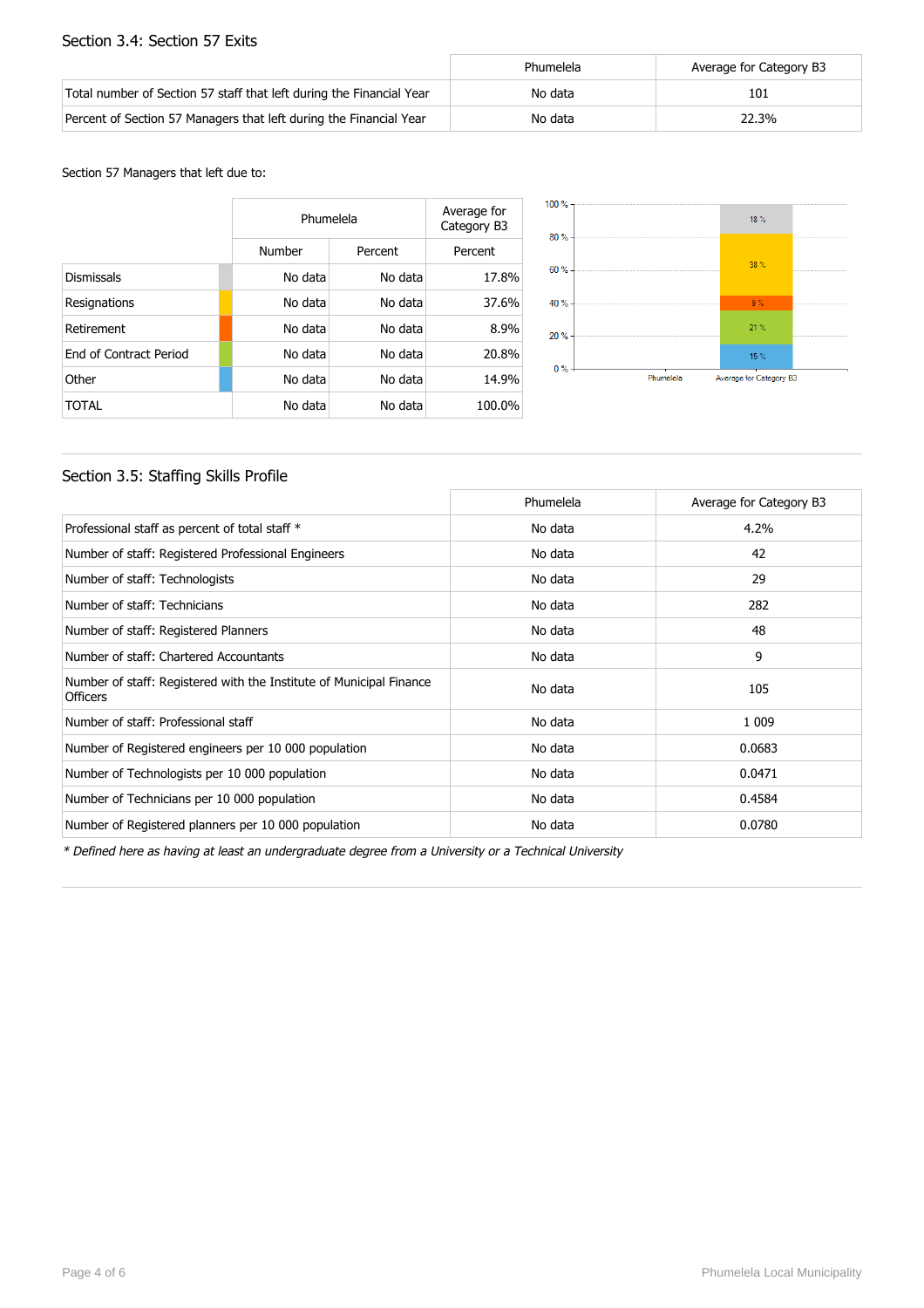# Section 4: Distribution by Function

|                                  | <b>Function Performed</b> | Percent of Staff | Average for<br>Category B3 | Percent of Operating<br>Expenditure | Average for<br>Category B3 |
|----------------------------------|---------------------------|------------------|----------------------------|-------------------------------------|----------------------------|
| Governance and Administration    | Yes                       | No data          | 29.3%                      |                                     | 36.3%                      |
| <b>Water Services</b>            | No data                   | No data          | 14.1%                      |                                     | 13.4%                      |
| Electricity and Gas Reticulation | No data                   | No data          | 5.3%                       |                                     | 25.9%                      |
| <b>Municipal Transport</b>       | No data                   | No data          | 0.3%                       |                                     | 1.1%                       |
| Waste Management                 | No data                   | No data          | 14.6%                      |                                     | 4.7%                       |
| Roads and Stormwater Systems     | No data                   | No data          | 11.2%                      |                                     | 5.6%                       |
| Community and Social Services    | No data                   | No data          | 11.5%                      |                                     | 4.9%                       |
| Planning and Development         | No data                   | No data          | 1.5%                       |                                     | 0.5%                       |
| <b>Emergency Services</b>        | No data                   | No data          | 2.5%                       |                                     | 0.8%                       |
| Municipal Health                 | No data                   | No data          | 0.8%                       |                                     | 0.1%                       |
| Primary Health Care              | No data                   | No data          | 0.5%                       |                                     | 0.4%                       |
| Environmental Management         | No data                   | No data          | 0.9%                       |                                     | 0.3%                       |
| Economic Development             | No data                   | No data          | 1.8%                       |                                     | 2.4%                       |
| Housing                          | No data                   | No data          | 1.2%                       |                                     | 1.5%                       |
| Traffic and Policing             | No data                   | No data          | 4.6%                       |                                     | 2.0%                       |
|                                  |                           | 100 %            | 100 %                      | 100 %                               | 100 %                      |